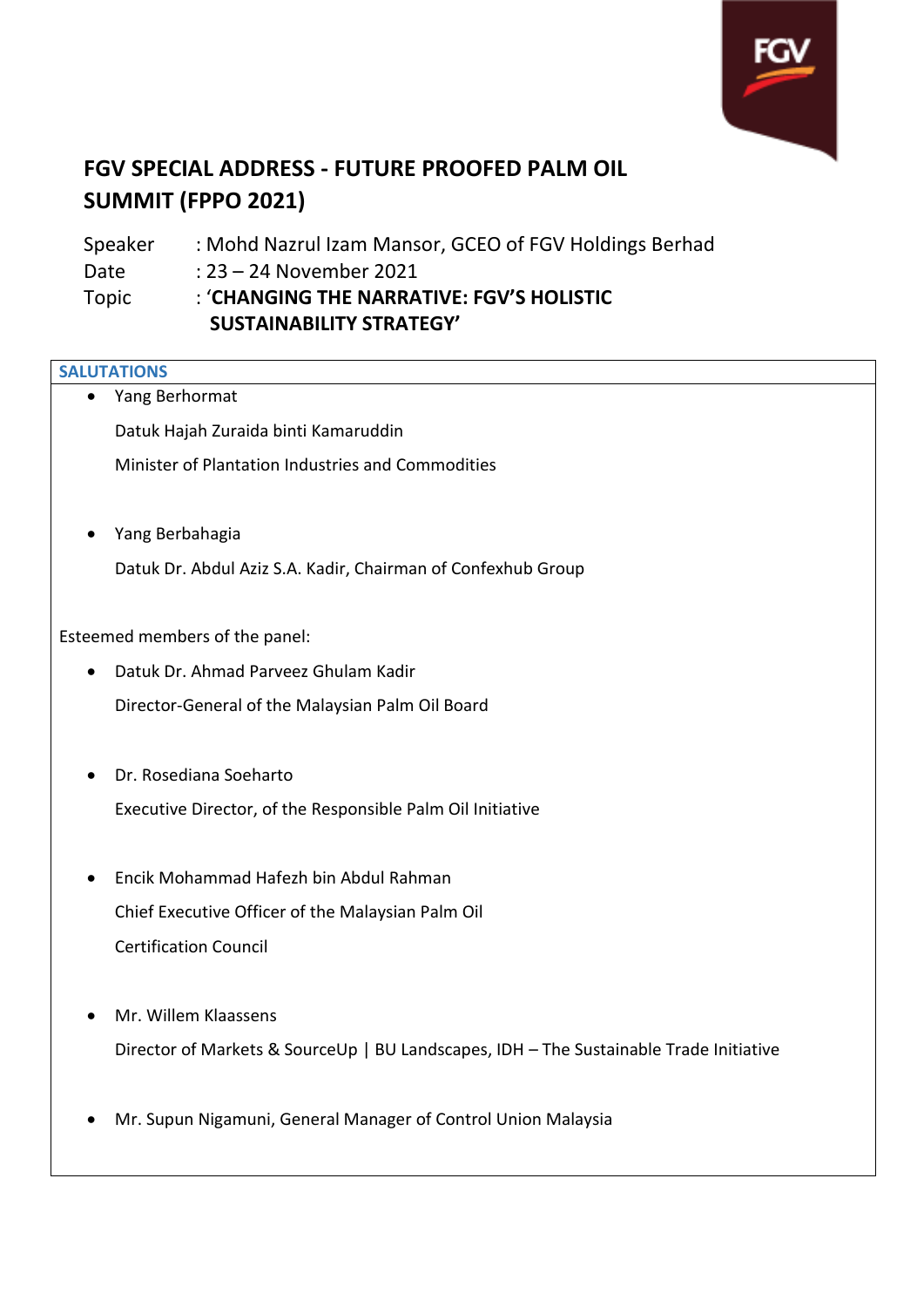- Distinguished guests, ladies and gentlemen
- Assalamualaikum, and a very Good Afternoon to all of you.

|                     | Assaiannaalaikuni, ahu a very Good Antennoon to all or you.                                                |
|---------------------|------------------------------------------------------------------------------------------------------------|
| <b>INTRODUCTION</b> |                                                                                                            |
| 1.                  | It is indeed an honour to be here this afternoon.                                                          |
|                     |                                                                                                            |
|                     | First and foremost, I would like to thank Confexhub Group and the Malaysian Industry-                      |
|                     | Government Group for High Technology - MIGHT, for inviting FGV Holdings Berhad to this year's              |
|                     | much anticipated virtual 'Future-Proofed Palm Oil Summit'.                                                 |
|                     |                                                                                                            |
| 2.                  | Doing our part in future-proofing the palm oil industry, FGV is passionate about changing the              |
|                     | narrative for Malaysian palm oil, by taking a holistic view and approach towards sustainability. This      |
|                     | is to ensure that Environmental, Social and Governance considerations continue to take centre              |
|                     | stage in all of FGV's undertakings.                                                                        |
|                     |                                                                                                            |
|                     |                                                                                                            |
|                     | <b>CHANGING THE NARRATIVE:</b><br><b>FGV'S HOLISTIC SUSTAINABILITY STRATEGY</b>                            |
|                     |                                                                                                            |
| 3.                  | Ladies and gentlemen,                                                                                      |
|                     |                                                                                                            |
|                     | We have a strong commitment to ESG. This is clearly embedded in our Group Sustainability Policy,           |
|                     | where FGV has adopted the no deforestation, no planting on peat and no exploitation                        |
|                     | commitment.                                                                                                |
|                     |                                                                                                            |
|                     | In September 2021, we established our Board Sustainability Committee, whose main role is to                |
|                     | assist FGV's Board in fulfilling its oversight responsibilities, in relation to FGV Group's sustainability |
|                     | policies, strategies and initiatives.                                                                      |
|                     |                                                                                                            |
|                     | The decision reinforces our unwavering commitment to sustainability, and reflects our resolve in           |
|                     | ensuring that matters pertaining to sustainability are given utmost priority throughout the FGV            |
|                     | Group.                                                                                                     |
|                     |                                                                                                            |
| 5.                  | FGV has also undertaken various initiatives on conservation of biodiversity and wildlife.                  |
|                     |                                                                                                            |
|                     |                                                                                                            |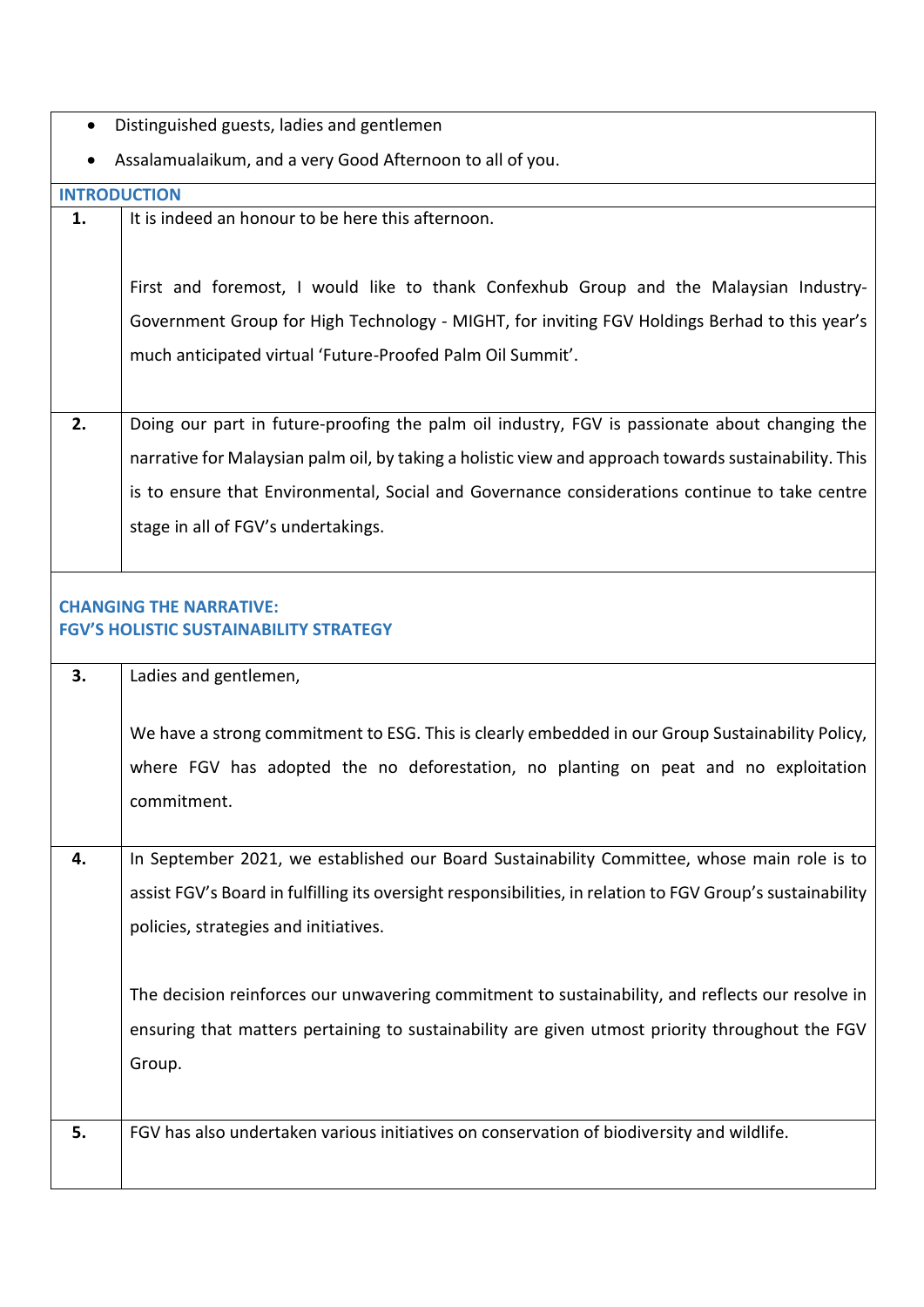|    | We have embarked on a new 3-year initiative to protect and enhance High Conservation Value and         |
|----|--------------------------------------------------------------------------------------------------------|
|    | High Carbon Stock areas within the vicinity of FGV's and FELDA's plantations, by planting fast         |
|    | growing indigenous or native tree species and wild fruit trees.                                        |
|    |                                                                                                        |
| 6. | Wildlife protection and human-wildlife conflict management remain a high priority for FGV. One         |
|    | of our conservation projects involves the rescue, rehabilitation and release of injured or displaced   |
|    | Malayan Sun Bears.                                                                                     |
|    |                                                                                                        |
|    | While this project is ongoing, we have expanded our Protection of Rare, Endangered and                 |
|    | Threatened Species Programme to include pygmy elephants, gibbons and pangolins.                        |
|    |                                                                                                        |
| 7. | On the social component, FGV has been focusing on efforts in the past several years towards            |
|    | ensuring compliance to human rights and labour standards.                                              |
|    |                                                                                                        |
|    | These efforts have been intensified since early 2019 especially with our affiliation to the Fair Labor |
|    | Association or FLA, which is a long-term programme to improve structures and systems for the           |
|    | enhancement of FGV's labour practices.                                                                 |
|    |                                                                                                        |
| 8. | Numerous initiatives are being implemented to align FGV's policies and procedures with FLA's           |
|    | Workplace Code of Conduct which is based on internationally-recognised human rights standards,         |
|    | improving FGV's migrant worker recruitment process, developing human rights capacity building          |
|    | and training programmes, due diligence process for the appointment of recruitment agencies,            |
|    | strengthening grievance mechanisms and enhancing our labour monitoring systems.                        |
|    |                                                                                                        |
| 9. | These include further upgrading of workers' housing, improving access to healthcare by                 |
|    | establishing clinics in remote areas, upgrading facilities to provide uninterrupted water supply and   |
|    | electricity in areas that do not have access to the national power grid and state-provided water       |
|    | supply, implementing FGV's e-Wallet system for more convenient salary payment and cashless             |
|    | transactions, and establishing FGV mobile shops to provide regular access to fresh food supplies.      |
|    |                                                                                                        |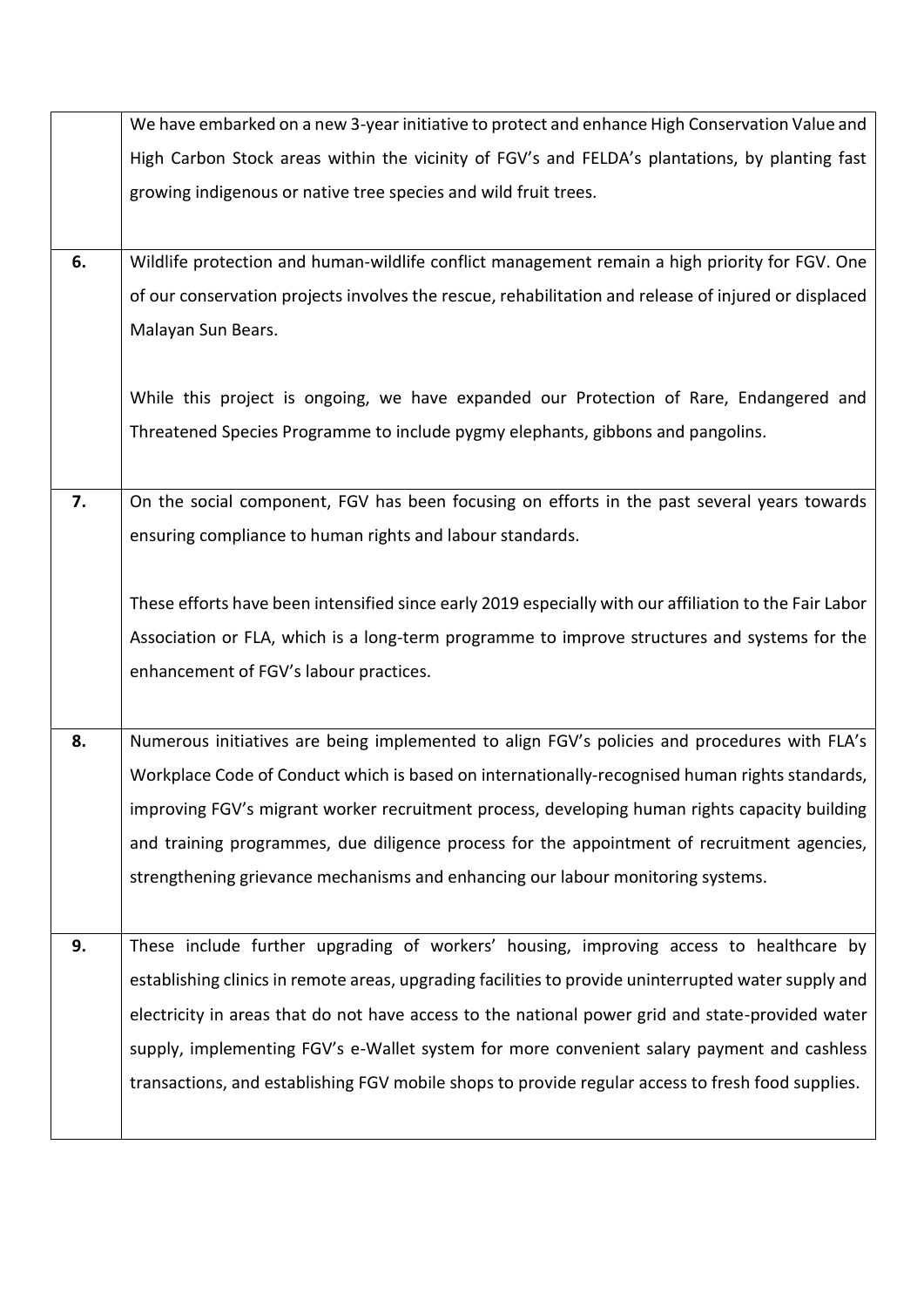| 10. | FGV had invested RM350 million, to construct 319 blocks of new workers' housing over the period     |
|-----|-----------------------------------------------------------------------------------------------------|
|     | of 2018 to 2020. In 2021, we allocated additional funds amounting to RM43 million to further        |
|     | enhance facilities for our workers. These include refurbishing the older housing in 169 plantations |
|     | and upgrading equipment to ensure continuous access to electricity and water supply.                |
|     |                                                                                                     |
| 11. | To improve access to healthcare for our workers, FGV has established 13 clinics in our plantations  |
|     | that are located in remote areas, with the guidance and approval of the Ministry of Health.         |
|     | Furthermore, we are establishing mobile shops to make it more convenient for our workers to         |
|     | have constant access to fresh food and supplies.                                                    |
|     |                                                                                                     |
| 12. | We also recognise the importance of having a gender perspective in all of our actions and efforts.  |
|     | Therefore, FGV has established a Committee on Gender Equality and Women Empowerment in              |
|     | February 2021, with the objective of creating an enabling environment for women to have equal       |
|     | access to all opportunities, and adopting a gender-responsive and gender-mainstreaming              |
|     | approach throughout our operations.                                                                 |
|     |                                                                                                     |
| 13. | With regards to the Withhold Release Order (WRO) issued by the U.S. Customs and Border              |
|     | Protection (CBP) on 30 September 2020 against palm oil and palm oil products made by FGV Group,     |
|     | FGV is committed to taking all the necessary steps towards lifting the WRO including the recent     |
|     | appointment of an independent audit firm ELEVATE to conduct an assessment of FGV's operations,      |
|     | as advised by the CBP.                                                                              |
|     |                                                                                                     |
|     |                                                                                                     |
|     | <b>REIMAGINING THE PALM AND KERNEL OILS ECONOMY</b>                                                 |
| 14. | Ladies and gentlemen,                                                                               |
|     |                                                                                                     |
|     | FGV is dedicated to driving positive impact through business driven sustainability, and to becoming |
|     | a responsible global company.                                                                       |
|     |                                                                                                     |
|     | In our efforts to future-proof Malaysian palm oil, and reimagining the palm and kernel oils         |
|     | economy, FGV strives to fulfil our customers' expectations for nutritious and healthy products      |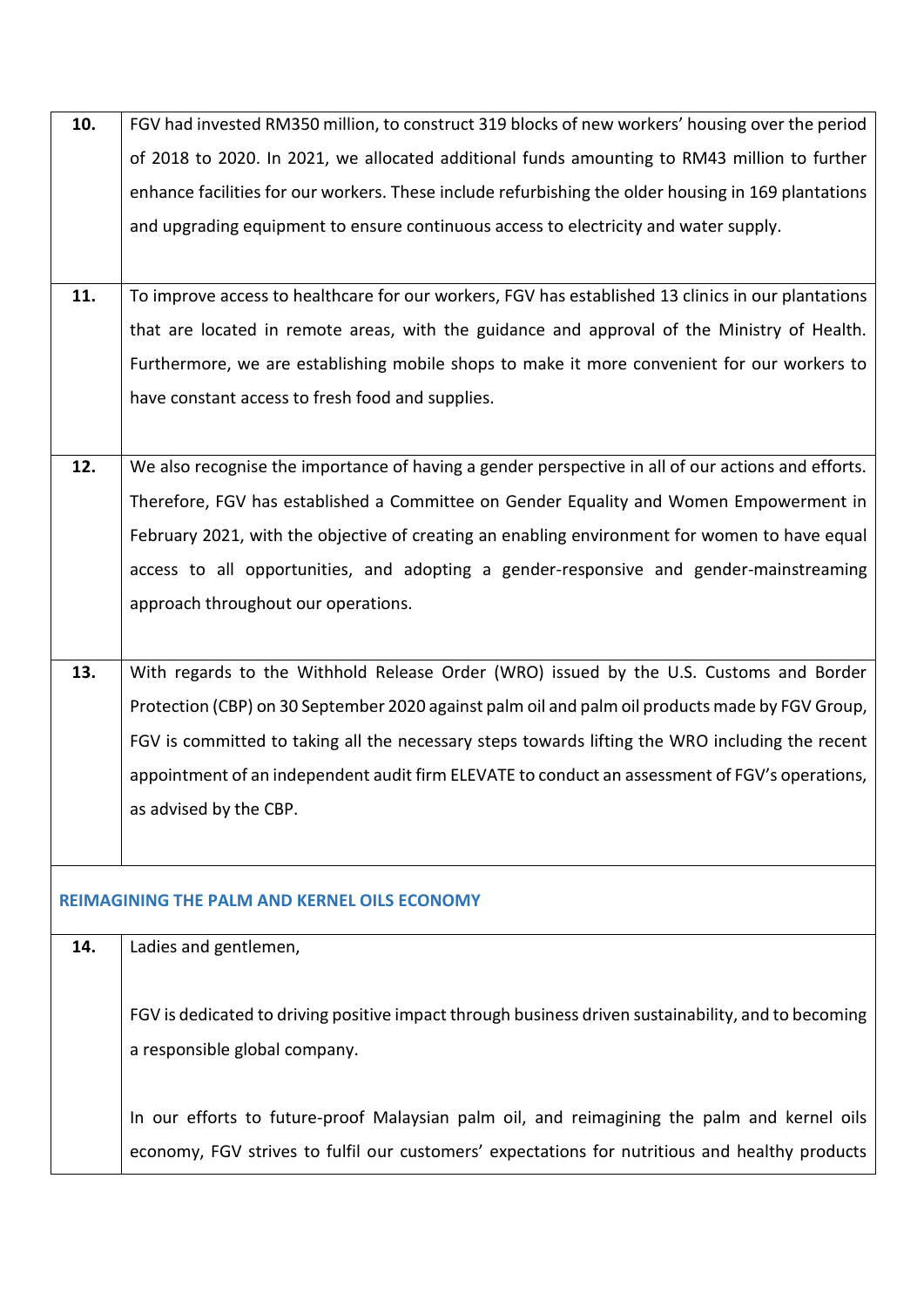|     | through embedding sustainability throughout FGV's entire business chain. This includes FGV's          |
|-----|-------------------------------------------------------------------------------------------------------|
|     | plantations, mills, and refineries.                                                                   |
|     |                                                                                                       |
| 15. | In achieving ESG values as a leading sustainable food producer through our leading brands such as     |
|     | SAJI, Seri Pelangi and Adela, FGV is committed in upholding labour standards, efficient waste and     |
|     | water management and reducing the use of fossil fuel such as liquefied natural gas.                   |
|     |                                                                                                       |
| 16. | In controlling carbon emissions in our factories, there are several processes in place, such as daily |
|     | energy usage monitoring control to measure the use of LNG and electricity, as well as the             |
|     | installation of efficient insulation and heat exchangers to reduce heat losses.                       |
|     |                                                                                                       |
| 17. | In terms of Governance, we are guided by various certifications such as Halal, Hazard Analysis and    |
|     | Critical Control Point, Kosher, sustainability related certifications, and Environmental and Safety   |
|     | protocols. Currently, we are undertaking in-depth study on the use of environmentally friendly        |
|     | biodegradable packaging materials.                                                                    |
|     |                                                                                                       |
|     |                                                                                                       |
|     | <b>MECHANISATION AND DIGITALISATION</b>                                                               |
| 18. | Ladies and Gentlemen,                                                                                 |
|     | In future proofing our plantation, FGV has 115,000 hectares of flat and undulating areas which        |
|     | have been gazetted for mechanisation.                                                                 |
|     |                                                                                                       |
|     | As at 2021, the area has been 100 percent completed with Mechanical Assisted Infield Collection       |
|     | such as Mini Tractors and 3-Wheelers, that upgrades the conventional harvesting and collection        |
|     | method to mechanical.                                                                                 |
|     |                                                                                                       |
| 19. | We are continuously improving the mechanisation and digitalisation of our business, by utilising      |
|     | advanced technology to support the achievement of net-zero carbon emission targets by 2050.           |
|     | This is to ensure that FGV is abreast with the latest trends and requirements for us to provide       |
|     | products which comply to MSPO, RSPO and statutory requirements, and are healthy and free of           |
|     |                                                                                                       |
|     | contaminants for the nation, and the world.                                                           |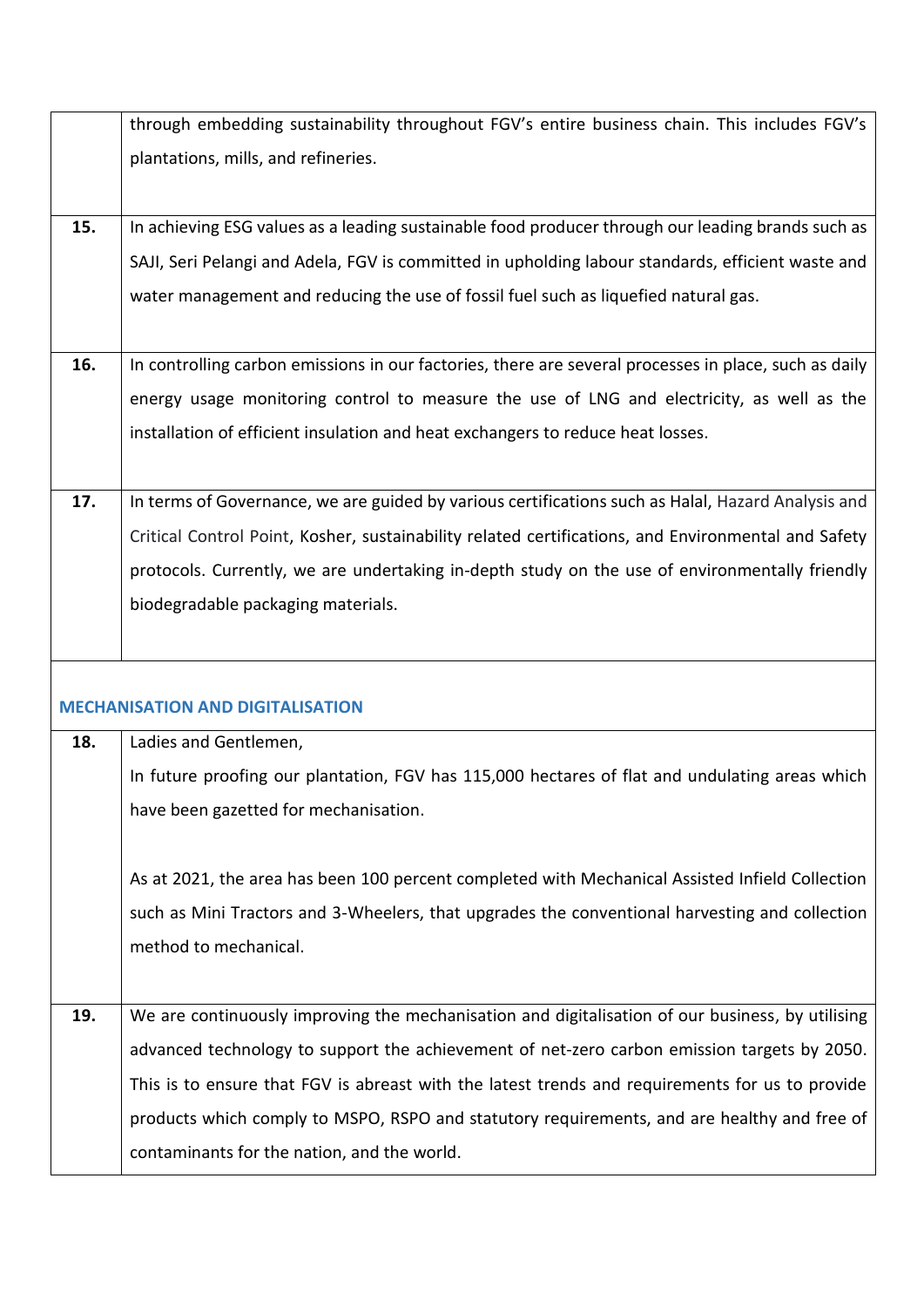| 20. | The application of precision farming is also able to reduce the use of manpower, operation time,      |
|-----|-------------------------------------------------------------------------------------------------------|
|     | and fuel consumption. In addition to that, the introduction of drought-tolerant materials to adapt    |
|     | with the increasing temperature or dry areas, plus breeding research trials at low rainfall areas of  |
|     | FGV plantations, have identified several varieties that have the potential to perform better than     |
|     | regular palm varieties.                                                                               |
|     |                                                                                                       |
| 21. | We have also developed a drone-spraying methodology that can efficiently spray for weed, pests        |
|     | and disease control. Drone spraying without a doubt has improved the productivity of workers in       |
|     | up-keeping the estates, by enabling them to spray at much larger areas.                               |
|     |                                                                                                       |
|     |                                                                                                       |
|     | <b>FGV RESEARCH &amp; DEVELOPMENT (FGV R&amp;D)</b>                                                   |
| 22. | Ladies and Gentlemen,                                                                                 |
|     |                                                                                                       |
|     | R&D in FGV has been an integral part of the Malaysian oil palm industry. It traced its history back   |
|     | in 1972 when Tun Razak Agricultural Research and Development Centre was officially opened in          |
|     | Pahang by the second Prime Minister of Malaysia, Tun Abdul Razak Dato' Hussein.                       |
|     |                                                                                                       |
|     | It was established to address the need for science-driven agricultural innovation, to leverage on     |
|     | nature's bounty to bring prosperity to the nation.                                                    |
|     |                                                                                                       |
| 23. | FGV has since consolidated over four decades' worth of research expertise towards becoming a          |
|     | front-runner in oil palm research, and this has culminated in one of South East Asia's largest        |
|     | biotechnology centres, the FGV Innovation Centre in Bandar Enstek, Negeri Sembilan.                   |
|     |                                                                                                       |
|     | The centre specialises in the production of oil palm clones with specific traits, and focuses in bio- |
|     | molecular marker research.                                                                            |
|     |                                                                                                       |
|     |                                                                                                       |
|     |                                                                                                       |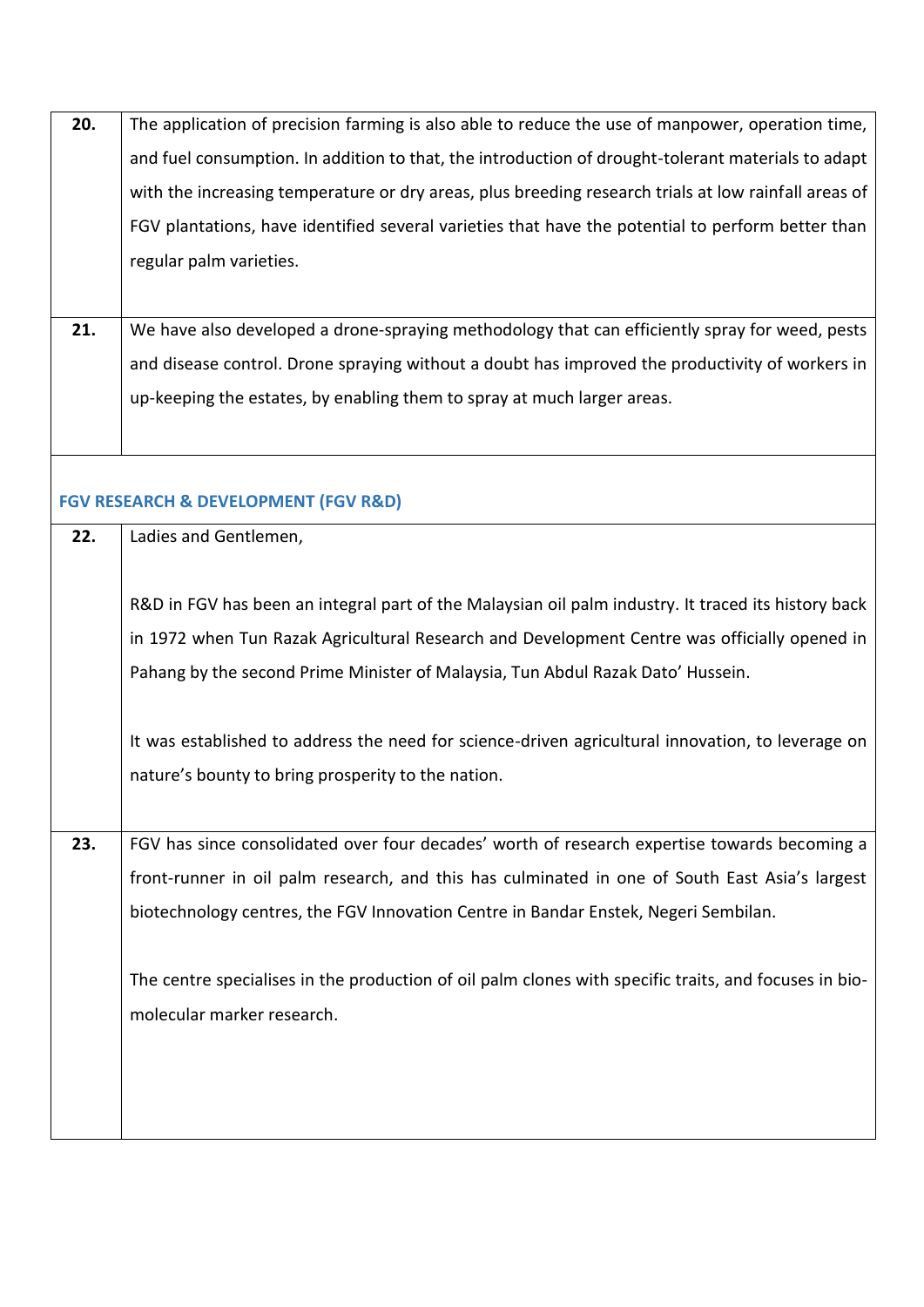| 24. | This led to the pioneering of marker assisted oil palm breeding and selection which will ensure that |
|-----|------------------------------------------------------------------------------------------------------|
|     | its current award winning oil palm germinated seeds, FGV Yangambi ML161 and FGV 3 Way,               |
|     | continue to remain as the market leader in Malaysia by supplying more than 40 percent of the         |
|     | country's annual germinated seed requirements.                                                       |
|     |                                                                                                      |
| 25. | Our strong R&D capabilities in oil palm breeding utilises advanced genomics, cloning, and big data   |
|     | analysis tools for crop improvement through molecular breeding and oil palm DNA fingerprinting.      |
|     |                                                                                                      |
| 26. | Through innovation and research, we can reduce chemical use as we perform targeted aerial            |
|     | spraying that has much reduced chemical use and minimised run-off of chemicals to underground        |
|     | water or watercourse.                                                                                |
|     |                                                                                                      |
|     | At the same time, workers are remotely controlling the drone sprayer that is a great advantage in    |
|     | minimising hazardous chemical exposure.                                                              |
| 27. | Ladies and Gentlemen,                                                                                |
|     |                                                                                                      |
|     | Palm oil is well known as a unique form of oil and fats. It is potentially used to produce many      |
|     | product variants without further additional modification processes, due to it already containing a   |
|     | balanced composition of saturated and unsaturated fatty acids.                                       |
|     |                                                                                                      |
| 28. | Through research, FGV has successfully developed high-value food products using existing sources     |
|     | of oil and fats with controlled process conditions namely PREMEO Frying Oil with high frying         |
|     | stability performance compared to normal frying oil, PREMEO Animal Fat Replacer to eliminate         |
|     | animal fat in meat-based products such as nuggets and patties, and PREMEO Dairy Fat Replacer         |
|     | for industries to produce end products using palm-based ingredients.                                 |
|     |                                                                                                      |
| 29. | Besides that, FGV's biodiesel subsidiary is one of the nation's key biodiesel producers of B10, B20, |
|     | and the upcoming B30 programmes. The biodiesel production generates more than 20 metric              |
|     | tonnes of wastes monthly such as glycerin pitch, black oil and spent carbon.                         |
|     |                                                                                                      |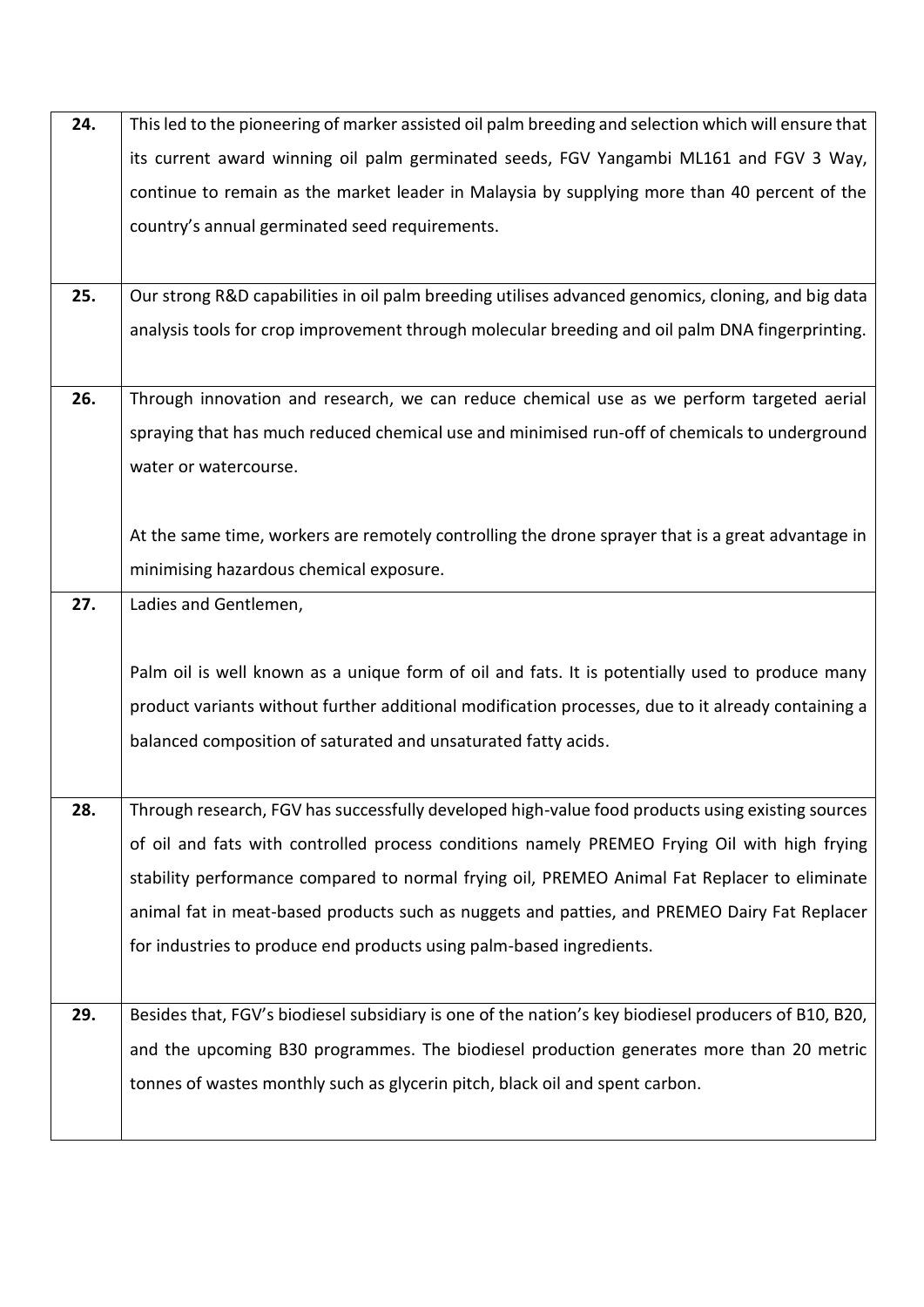|     | The research on new applications of these wastes to recycle, reuse or regenerate into other         |
|-----|-----------------------------------------------------------------------------------------------------|
|     | products or chemicals, is another zero waste approach and effort for decarbonation.                 |
|     |                                                                                                     |
| 30. | Furthermore, FGV has established the FGV Chair for Sustainable Oil Palm Management in Universiti    |
|     | Malaysia Sabah since 2016.                                                                          |
|     |                                                                                                     |
|     | The Chair has the responsibility for conducting research into the sustainable oil palm management   |
|     | research project, provide further opportunities for higher degree research students to undertake    |
|     | agricultural-environment focused research, and will support the implementation of evidence-         |
|     | based sustainable practice in the oil palm agricultural industry.                                   |
|     |                                                                                                     |
|     | <b>DIGITALISATION</b>                                                                               |
| 31. | In digitalising our business operations, FGV is developing an Electronic Harvesting Interval Report |
|     | System for our mills, to improve traceability of our fresh fruit bunches.                           |
|     |                                                                                                     |
|     | For replanting, autonomous application methods are used such as Shuttle Radar Topography            |
|     | Mission dataset; to produce topography and slope map, GIS Software; for replanting area design,     |
|     | Global Navigation Satellite System for example EMLID and Trimble which are for pre-lining or lining |
|     | point stackout, Archive Satellite Image or UAV Image; for area desktop study, and Avenza Map; for   |
|     | felling and chipping palm counting.                                                                 |
|     |                                                                                                     |
| 32. | We are also modernising traditional industrial practices through the implementation of the Palm     |
|     | Oil Mill Integrated System, or POMIS. POMIS offers a total solution to monitor palm oil mills       |
|     | including plants, factories and refineries in an integrated automated system.                       |
|     |                                                                                                     |
|     | We also implement the Continuous Emission Monitoring System which is a full monitoring system       |
|     | for emission release by mills that can be accessed in real-time by the Department of Environment.   |
|     |                                                                                                     |
| 33. | We are also monitoring incoming chloride content in crude palm oil from our mills to mitigate 3-    |
|     | MCPDE/GE in our refining process. 3-MCPDE/GE is a heat-induced food contaminant which occurs        |
|     | in thermally treated foods including refined edible oils, bread, coffee and infant foods.           |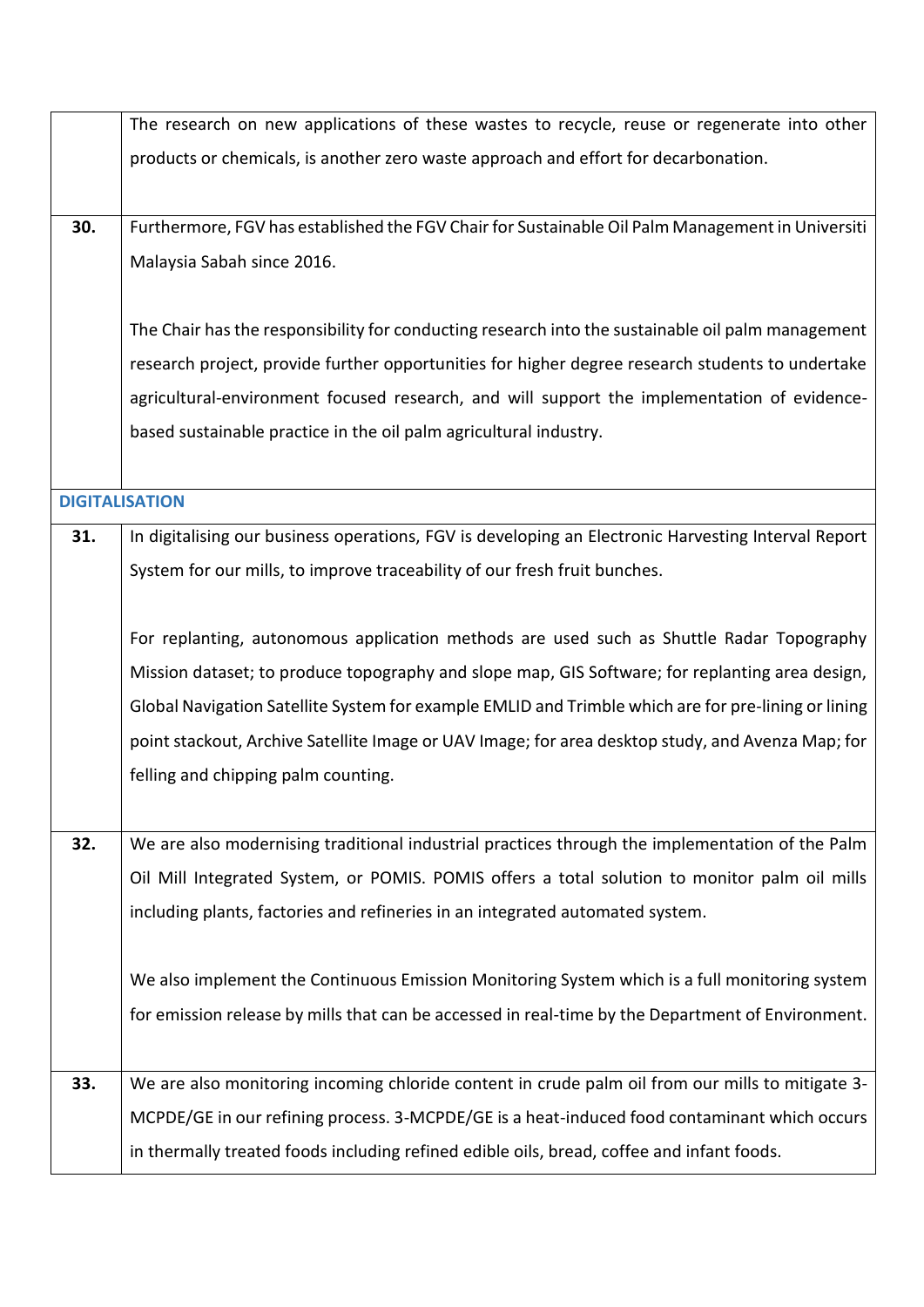| 34.           | Part of FGV's initiatives in reducing 3-MCPDE/GE levels in our refined products include developing     |
|---------------|--------------------------------------------------------------------------------------------------------|
|               | a cost efficient trial CPO washing plant in Lepar Hilir Palm Oil Mill, Gambang, Pahang for reduction   |
|               | of chloride content in CPO.                                                                            |
|               |                                                                                                        |
| <b>KERNEL</b> |                                                                                                        |
| 35.           | Ladies and Gentlemen,                                                                                  |
|               | For the kernel economy, FGV is currently expanding our by-product of palm kernel cake or PKC           |
|               | based animal feed, an alternative main raw ingredient for animal feedstock which is compelling,        |
|               | significant and sustainable.                                                                           |
|               |                                                                                                        |
|               | This is with the aim to strategically penetrate and expand FGV's 'Waste to Wealth' product             |
|               | offerings that is interrelated with our core business.                                                 |
|               |                                                                                                        |
| 36.           | There are many benefits for the expansion of animal feed. Firstly, this initiative ensures circulation |
|               | of wealth within the nation. Secondly, such an initiative allows better public health through the      |
|               | control of zoonotic diseases by the creation of safe animal based foods, and allow sustainable         |
|               | livestock production.                                                                                  |
|               |                                                                                                        |
| 37.           | FGV's PKC products has the potential to help reduce Malaysia's agriculture industry dependency         |
|               | on external sources of animal feed. This will ensure stability of animal feed supply and the nation's  |
|               | food prices, by stressing on ruminants and private sector investment in agriculture.                   |
|               |                                                                                                        |
| 38.           | As there is still a gap for the Self Sufficiency Level of Animal Feed in Malaysia, FGV aims to expand  |
|               | our palm kernel expeller or PKE animal feed business beyond ruminant, into the poultry business.       |
|               | This creates a circular economy not only within the Group, but also within Malaysia, reducing the      |
|               | export of our raw materials overseas and importing the finished products again.                        |
|               |                                                                                                        |
| 39.           | Hence, ALMA was launched in March this year, for FGV's expanding animal feed and animal                |
|               | nutrition business.                                                                                    |
|               |                                                                                                        |
|               |                                                                                                        |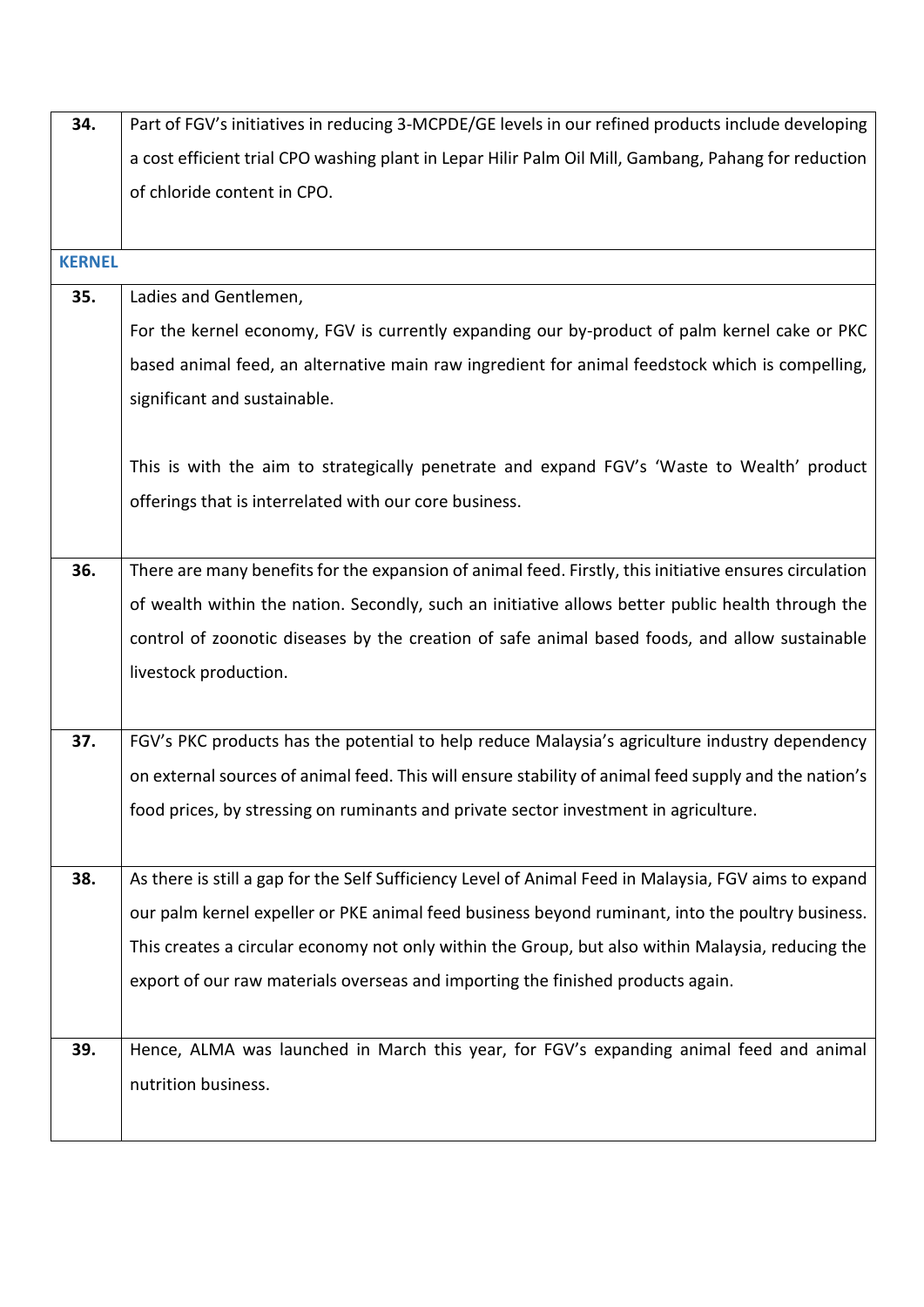| 40. | ALMA animal feed products are free of antibiotics and include healthy formulations for beef and         |
|-----|---------------------------------------------------------------------------------------------------------|
|     | dairy cattle feed, goat and sheep feed, chicken and native chicken feed, natural mineral feed and       |
|     | additional feed for livestock.                                                                          |
|     |                                                                                                         |
|     | <b>MOVING TOWARDS NET ZERO</b>                                                                          |
| 41. | Ladies and Gentlemen,                                                                                   |
|     | FGV was founded on the principle of poverty eradication and sustainable development.                    |
|     |                                                                                                         |
|     | As the adverse impacts of global warming are likely to affect low-income communities first, it is       |
|     | FGV's obligation as a responsible business and industry leader to be on the frontline of the fight      |
|     | against climate change.                                                                                 |
|     |                                                                                                         |
| 42. | We are proud to be the first food and agriculture company in Malaysia to formalise the                  |
|     | commitment by signing the United Nations-backed Science Based Target initiative Business                |
|     | Ambition for 1.5 degree Celsius pledge, which calls for limiting global warming to 1.5 degree           |
|     | Celcius.                                                                                                |
|     |                                                                                                         |
| 43. | The science-based targets provide a defined carbon management framework to reduce emissions             |
|     | in line with the latest climate science to limit the global temperature rise at 1.5 degree Celcius. The |
|     | commitment to science-based targets requires FGV to halve our greenhouse gas emissions by 2030          |
|     | and hit net zero emissions by no later than 2050.                                                       |
|     |                                                                                                         |
| 44. | Our actions speak louder than words. In achieving these targets, FGV has developed a group-wide         |
|     | climate action plan comprising of climate governance, carbon management, waste management,              |
|     |                                                                                                         |
|     | water management, operational efficiency, and climate awareness.                                        |
| 45. | As part of our climate action plan, various initiatives such as generation of renewable energy and      |
|     |                                                                                                         |
|     | effective waste management are currently being implemented to reduce our GHG emissions and              |
|     | minimise impacts to the environment.                                                                    |
|     |                                                                                                         |